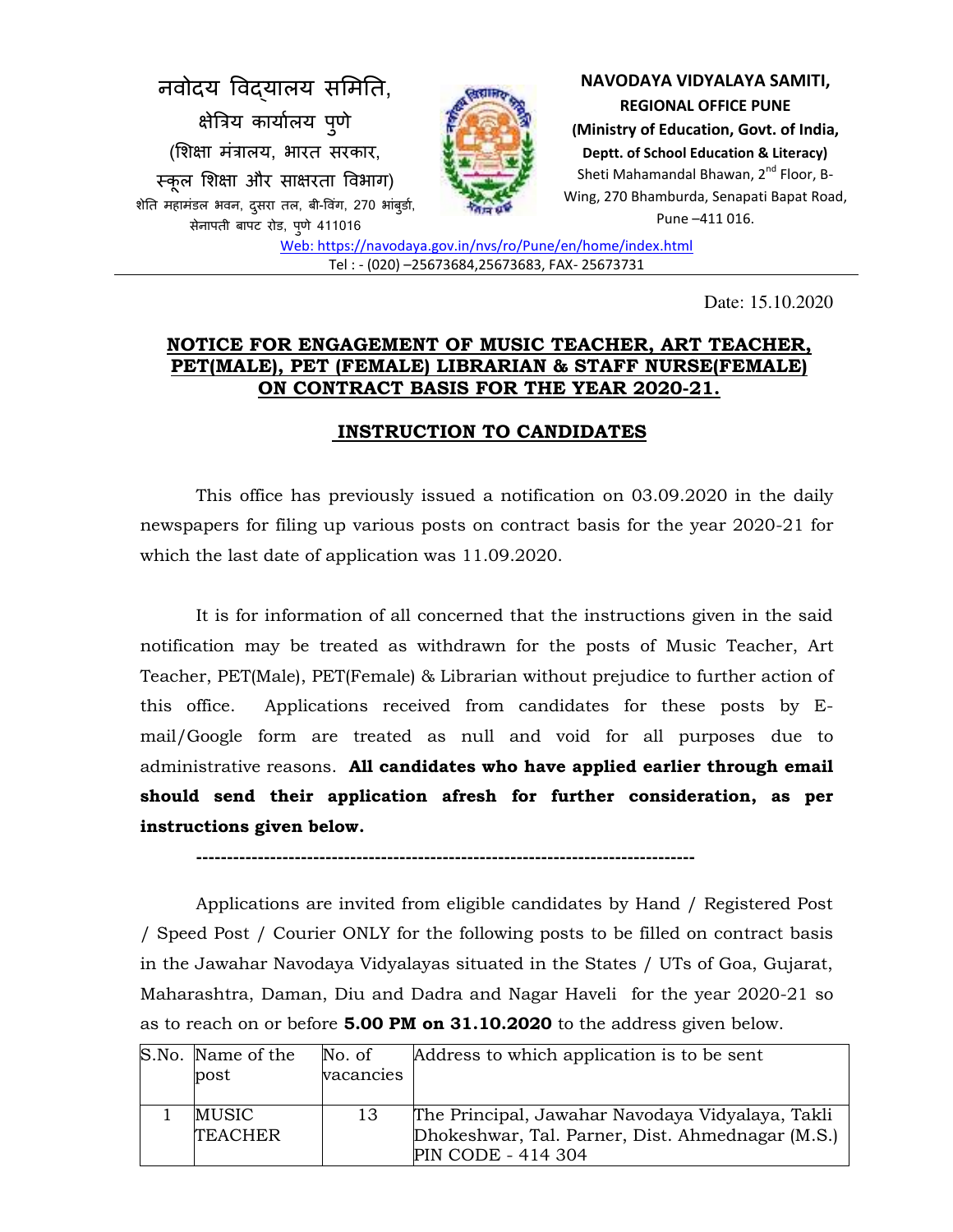| 2 | ART TEACHER             | 17 | The Principal, Jawahar Navodaya Vidyalaya,<br>South Goa, Tal. South Goa, Dist. South Goa -<br>Cancona (GOA.) PIN CODE - 403 702 |
|---|-------------------------|----|---------------------------------------------------------------------------------------------------------------------------------|
| 3 | PET (MALE)              | 20 | The Principal, Jawahar Navodaya Vidyalaya, Kagal,<br>Tal. Kagal, District. Kolhapur (M.S.) PIN CODE -<br>416 216                |
| 4 | PET (FEMALE)            | 13 | The Principal, Jawahar Navodaya Vidyalaya,<br>Village Pokharapur, Tal. Mohol District. Solapur<br>(M.S.) PIN CODE - 413 231     |
| 5 | LIBRARIAN               | 12 | The Principal, Jawahar Navodaya Vidyalaya,<br>Village Vanana, Tal. Ranavav, Dist. Porbandar<br>(GUJ.) PIN CODE - 360 550        |
| 6 | STAFF NURSE<br>(FEMALE) | 21 | The Principal, Jawahar Navodaya Vidyalaya, Village <br>Pimple Jagtap, Tal. Shirur District. Pune (M.S.) PIN<br>CODE - 412 204   |

 The number of vacancies indicated above is tentative and subject to change as per requirement of the organization. Applications received after **5.00 PM on 31.10.2020** at the address given above will not be accepted under any circumstances. In view of the same, eligible applicants may submit their application immediately by hand / registered post / speed post / Courier. Reservations are applicable in these posts as per Govt. of India Norms. The fixed monthly remuneration for these posts would be as follows.

Music Tr., Art Tr., PET(M/F) & Librarian- Rs.26250/-pm Staff Nurse - Rs.20000/-pm

Candidates are advised to go through the eligibility conditions for each post as given below, download the application and submit the duly filled and signed application alongwith photocopies of all relevant documents self attested in support of qualification and experience for the post applied. The duly filled in application form complete in all respects should be forwarded to the postal address given against each post in the above table. Incomplete applications or applications received at any other address will not be entertained. Applications will not be received in any other mode like E-mail or fax. Candidates should submit only one application for one post. If a candidate is eligible for more than one post, he should submit separate application for each post to the correct destination as per above table.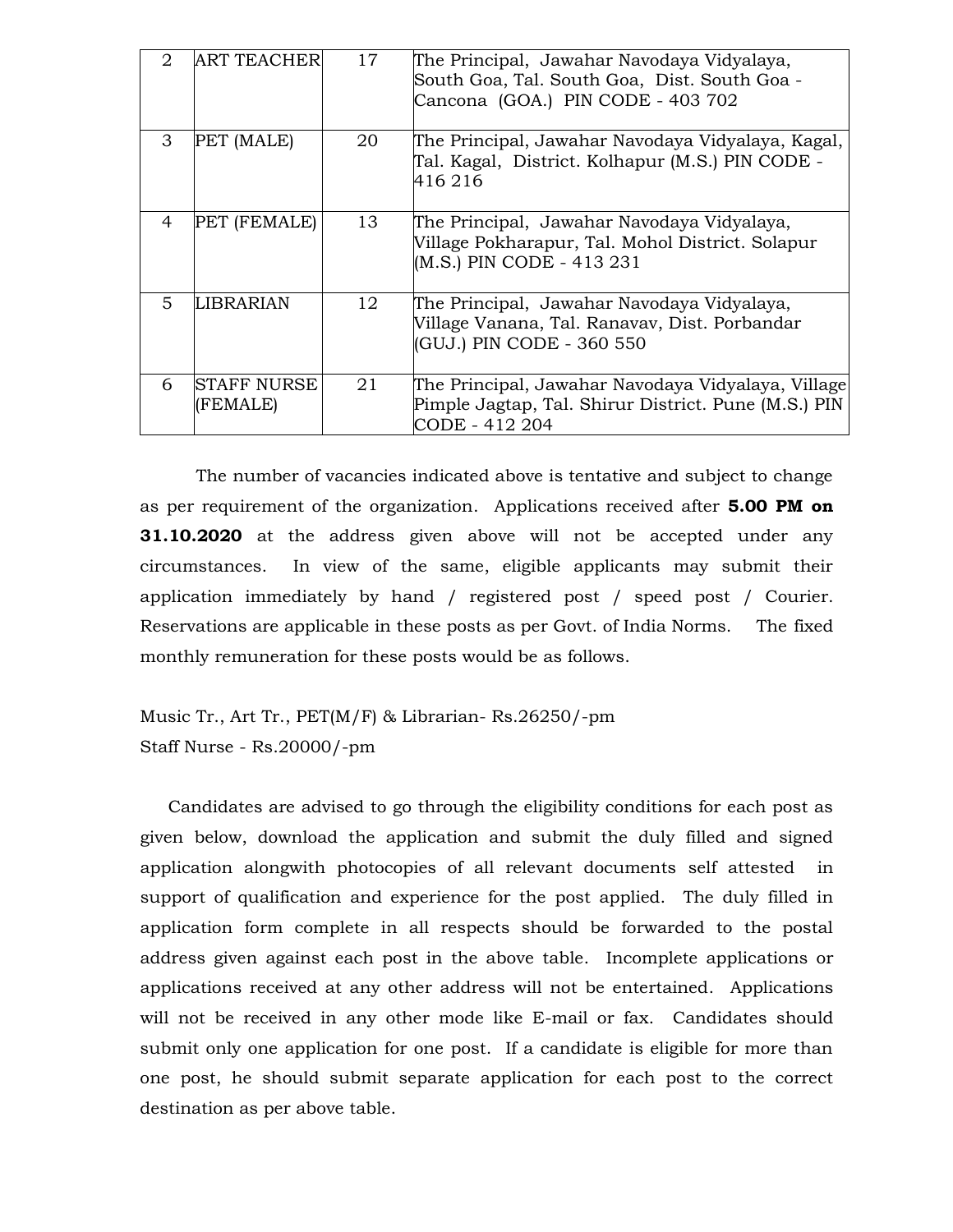Based on the number of eligible applications received by **5.00 PM on 31.10.2020** for each post, there may be a shortlisting of candidates based on qualifications and experience for calling for the interview. The date, time and mode of interview will be intimated by the destination (venue) JNV as per above table which will also be displayed on the website of the JNV concerned. The date and time of interview once fixed by the JNV concerned shall be final and no request for change will be entertained.

 It is once again advised that interested candidates may go through the eligibility criteria for the above posts and apply by hand or by post or by Courier in the given application format so as to reach the JNV concerned by **5.00 PM on 31.10.2020.** Application in a different format or without relevant enclosures or incomplete or received late after **5.00 PM on 31.10.2020** will not be entertained.

The eligibility criteria and application formats are given below.

| <b>TGT</b>              | <b>Essential Qualifications</b>                                                                                                                                                                                                                                                                                                                                                                                                                                                                                                                      | <b>Desirable qualifications</b>                                                                                                                                                                            |
|-------------------------|------------------------------------------------------------------------------------------------------------------------------------------------------------------------------------------------------------------------------------------------------------------------------------------------------------------------------------------------------------------------------------------------------------------------------------------------------------------------------------------------------------------------------------------------------|------------------------------------------------------------------------------------------------------------------------------------------------------------------------------------------------------------|
| Art Teacher             | Four years recognized Diploma in any Discipline of<br>Fine Arts As Drawing/Painting/Sculpture/Graphic<br>Arts/Crafts after passing Secondary Examination<br>(class X or equivalent)<br><b>OR</b><br>Five years Recognized Diploma in any discipline of<br>Fine Arts as Drawing/Painting/Sculpture/Graphic<br>Arts/Crafts after passing Secondary Examination<br>(Class X or equivalent)<br><b>OR</b><br>Degree in Fine Arts/Crafts from a recognized<br>University.<br><b>OR</b><br>B.Ed. Degree in Fine Arts from Regional College of<br>Education. | i)<br>B.Ed. Degree.<br>Working knowledge of<br>ii)<br>English and Hindi or<br>other Regional Language.<br>iii) Experience of working in<br>a residential school.<br>iv) Working knowledge of<br>computers. |
| <b>Music</b><br>Teacher | Five years study in Music Institution<br>recognized by the concerned State Govt. as<br>equivalent to Graduate / Post Graduate Degree.<br><b>OR</b><br>A Bachelor's Degree with Music from a<br>recognized university.                                                                                                                                                                                                                                                                                                                                | i)<br>Working knowledge of<br>English and Hindi or<br>other Regional Language.<br>Experience of working in<br>ii)<br>a residential school.<br>iii) Working knowledge of<br>computers.                      |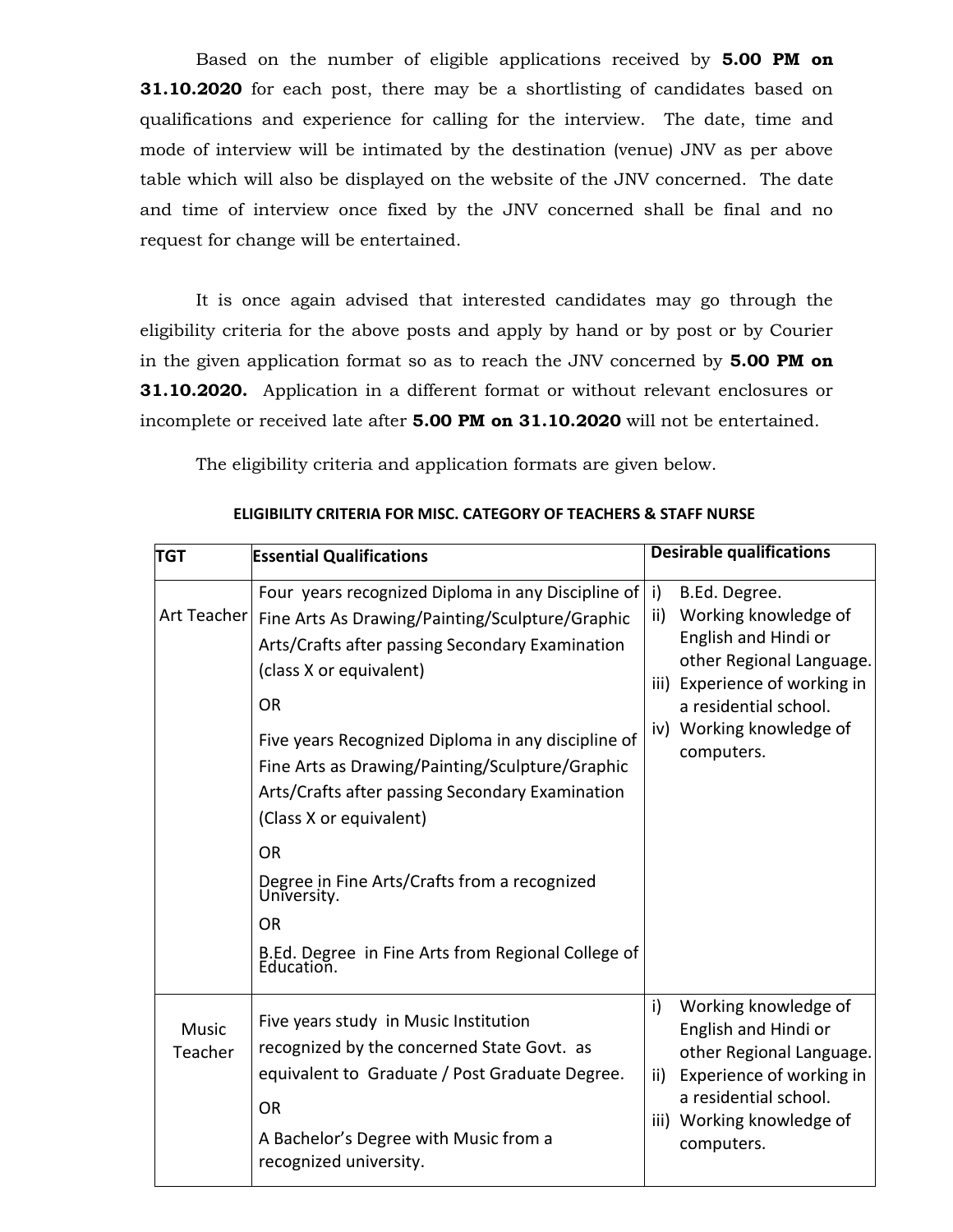|                                  | <b>OR</b>                                                                                                                                                                                                                                                                                                                                                                                                                                                                                                                                                                                                                                                                                                       |                                                                                                                                                                                                  |
|----------------------------------|-----------------------------------------------------------------------------------------------------------------------------------------------------------------------------------------------------------------------------------------------------------------------------------------------------------------------------------------------------------------------------------------------------------------------------------------------------------------------------------------------------------------------------------------------------------------------------------------------------------------------------------------------------------------------------------------------------------------|--------------------------------------------------------------------------------------------------------------------------------------------------------------------------------------------------|
|                                  | Higher Secondary/Sr.Secondary with any one of<br>the following:<br>Sangeet-Visharad examination of<br>Gandharva Mahavidyalaya Mandal,<br>Bombay or Bhatkhande Sangeet<br>Vidyalaypeeth, Lucknow or Indira Kala Sangeet<br>Vishwa Vidyalaya, Khairagarh (MP) or Sangeet<br>Prabhakar examination of the Prayag Sangeet<br>Samiti, Allehabad.<br><b>OR</b><br>Following Degree/Diploma awarded by Pracheen<br>Kala Kendra, Chandigarh:<br>(a) Sangeet Bhushan with Graduation in any<br>discipline.<br>(b) Sangeet Nritya Bhushan with graduation in any<br>discipline.<br>(c) Sangeet Visharad or Sangeet Nritya Visharad<br>with Sr. Secondary / Intermediate / Part-I<br>examination of 3 years Degree Course. |                                                                                                                                                                                                  |
| Physical<br>Education<br>Teacher | Bachelor's degree in Physical Education from a<br>recognized institution.<br><b>OR</b><br>D.P.Ed. from recognized University/Institution<br>provided that the admission qualification for the<br>diploma is at least University's Degree.                                                                                                                                                                                                                                                                                                                                                                                                                                                                       | i)<br>Working knowledge of<br>English and Hindi or<br>other Regional Language.<br>Experience of working in<br>ii)<br>a residential school.<br>iii) Diploma from National<br>Institute of Sports. |
| Librarian                        | University degree in Library Science from<br>1.<br>recognized institution.<br><b>OR</b><br>Graduate with one year Diploma in Library<br>Science from a recognized institution.<br>2. Working knowledge of English and Hindi or<br>other Regional Language                                                                                                                                                                                                                                                                                                                                                                                                                                                       | i) Experience of working in a<br>residential school.<br>ii) Knowledge of computer<br>operations.                                                                                                 |
|                                  | 1) ESSENTIAL:                                                                                                                                                                                                                                                                                                                                                                                                                                                                                                                                                                                                                                                                                                   | <b>DESIRABLE:</b>                                                                                                                                                                                |
| <b>Staff Nurse</b>               |                                                                                                                                                                                                                                                                                                                                                                                                                                                                                                                                                                                                                                                                                                                 |                                                                                                                                                                                                  |
|                                  | a) Passed Sr. Secondary Examination (Class XII) or Working knowledge of<br>equivalent, and<br>b) Grade 'A' (Three Years) Diploma/Certificate in<br>Nursing from a recognized Institution.<br><b>OR</b><br>B.Sc (Nursing) from a recognized<br>University/Institution.<br>Registration with Indian/State Nursing<br>2)<br>Council.                                                                                                                                                                                                                                                                                                                                                                               | Hindi/Regional Language and<br>English/                                                                                                                                                          |
|                                  | 3) Practical experience of two years in<br>Hospital/Clinic.                                                                                                                                                                                                                                                                                                                                                                                                                                                                                                                                                                                                                                                     |                                                                                                                                                                                                  |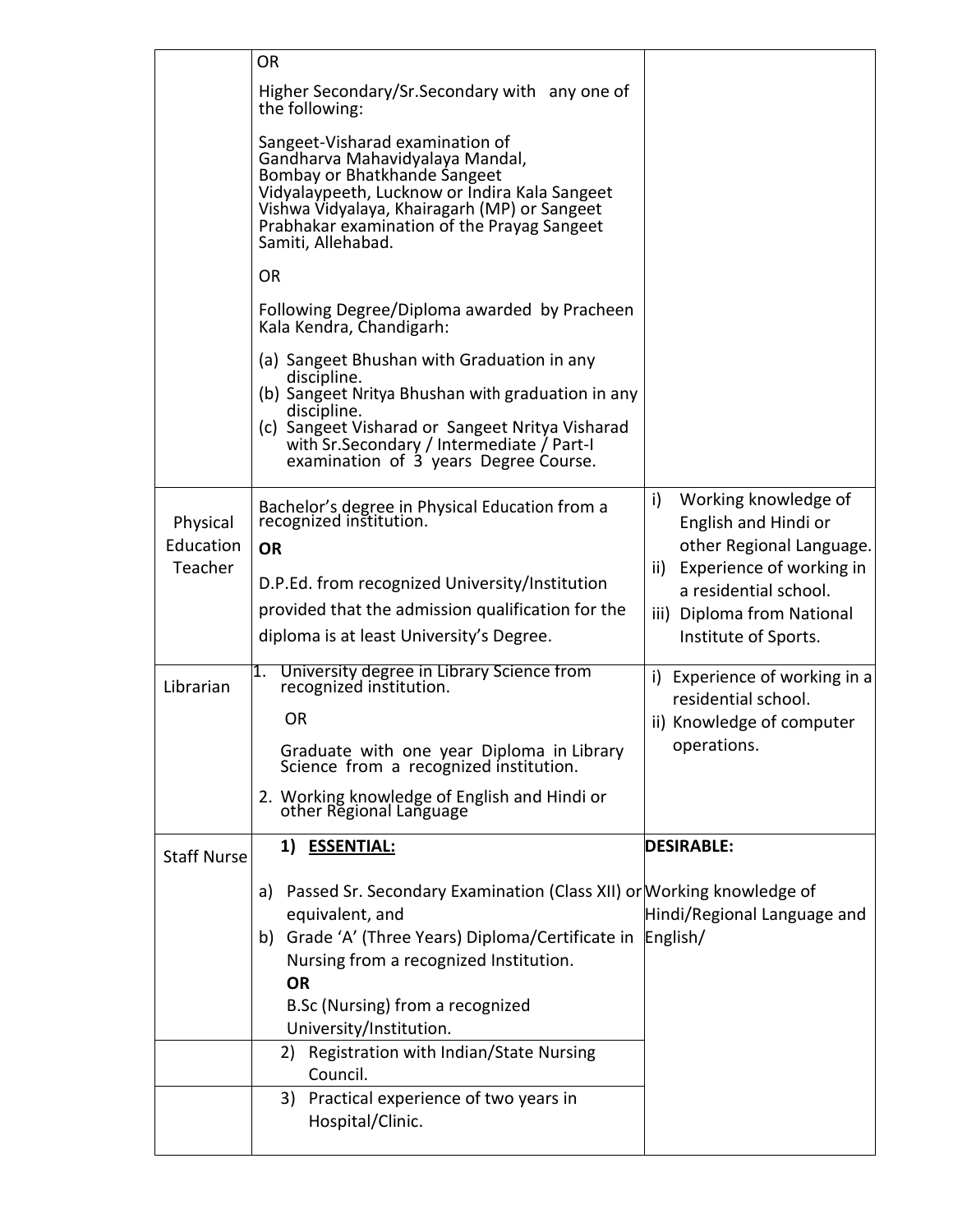## **APPLICATION FORMAT FOR ENGAGEMENT OF MUSIC TEACHER, ART TEACHER, PET(MALE), PET(FEMALE) AND LIBRARIAN ON CONTRACT BASIS FOR THE SESSION 2020-2021 (TO BE SUBMITTED BY HAND / SPEED POST / REGD.POST / COURIER)**

#### **To,**

**The Principal, Jawahar Navodaya Vidyalaya, District\_\_\_\_\_\_\_\_\_\_\_\_\_\_\_\_\_\_** 

### **PART-I**

|                | 1 Application for the post of<br>:                           |                |                   |                                                                                                                      |                               |  |
|----------------|--------------------------------------------------------------|----------------|-------------------|----------------------------------------------------------------------------------------------------------------------|-------------------------------|--|
|                | 2. Tel.No. (with STD Code)/Mobile no.:                       |                |                   |                                                                                                                      |                               |  |
|                | 3. E-Mail Address                                            | :              |                   |                                                                                                                      |                               |  |
| 4. Name        |                                                              |                |                   |                                                                                                                      | Paste Latest<br>passport size |  |
|                | 5. Father's Name                                             | ፡              |                   |                                                                                                                      | photograph<br>of applicant    |  |
|                | 6. Date of Birth (DD/MM/YYYY)                                | :              |                   |                                                                                                                      |                               |  |
|                | 7. Full Address for<br>Communication                         | :              |                   |                                                                                                                      |                               |  |
|                | 8. Home District                                             | :              |                   | <u> 1980 - Johann Barbara, martxa alemaniar arg</u>                                                                  |                               |  |
|                | 9. Category to which belongs :-<br>Gen/SC/ST/OBC/EWS         |                |                   | <u> 1980 - Jan James James Jan James James James James James James James James James James James James James Jam</u> |                               |  |
|                | 10. In case of Navodaya Vidyalaya Spouse, give full details: |                |                   |                                                                                                                      |                               |  |
|                | A. Name of spouse                                            | :              |                   |                                                                                                                      |                               |  |
|                | <b>B. Post Held</b>                                          | ፡              |                   |                                                                                                                      |                               |  |
|                |                                                              |                |                   |                                                                                                                      |                               |  |
|                | <b>C. Place of Posting</b>                                   |                |                   |                                                                                                                      |                               |  |
|                | 11. Adhaar (UIDAI) number                                    | $\ddot{\cdot}$ |                   |                                                                                                                      |                               |  |
|                | 12. Education Qualification:                                 |                |                   |                                                                                                                      |                               |  |
|                | S.No. Course of Study                                        |                | <b>Max. Marks</b> | <b>Marks</b><br><b>Obtained</b>                                                                                      | $%$ age of<br>marks           |  |
| A)             | FOR MISC CATEGORY TEACHERS                                   |                |                   |                                                                                                                      |                               |  |
| $\mathbf{1}$   | $10th$ SSC (For all the candidates)                          |                |                   |                                                                                                                      |                               |  |
| $\overline{2}$ | $12th HSC$ (For all the candidates)                          |                |                   |                                                                                                                      |                               |  |
| $\overline{3}$ | Graduation                                                   |                |                   |                                                                                                                      |                               |  |
|                | (Please Specify)                                             |                |                   |                                                                                                                      |                               |  |
| $\overline{4}$ | Post Graduation in the subject<br>(Mention Subject)          |                |                   |                                                                                                                      |                               |  |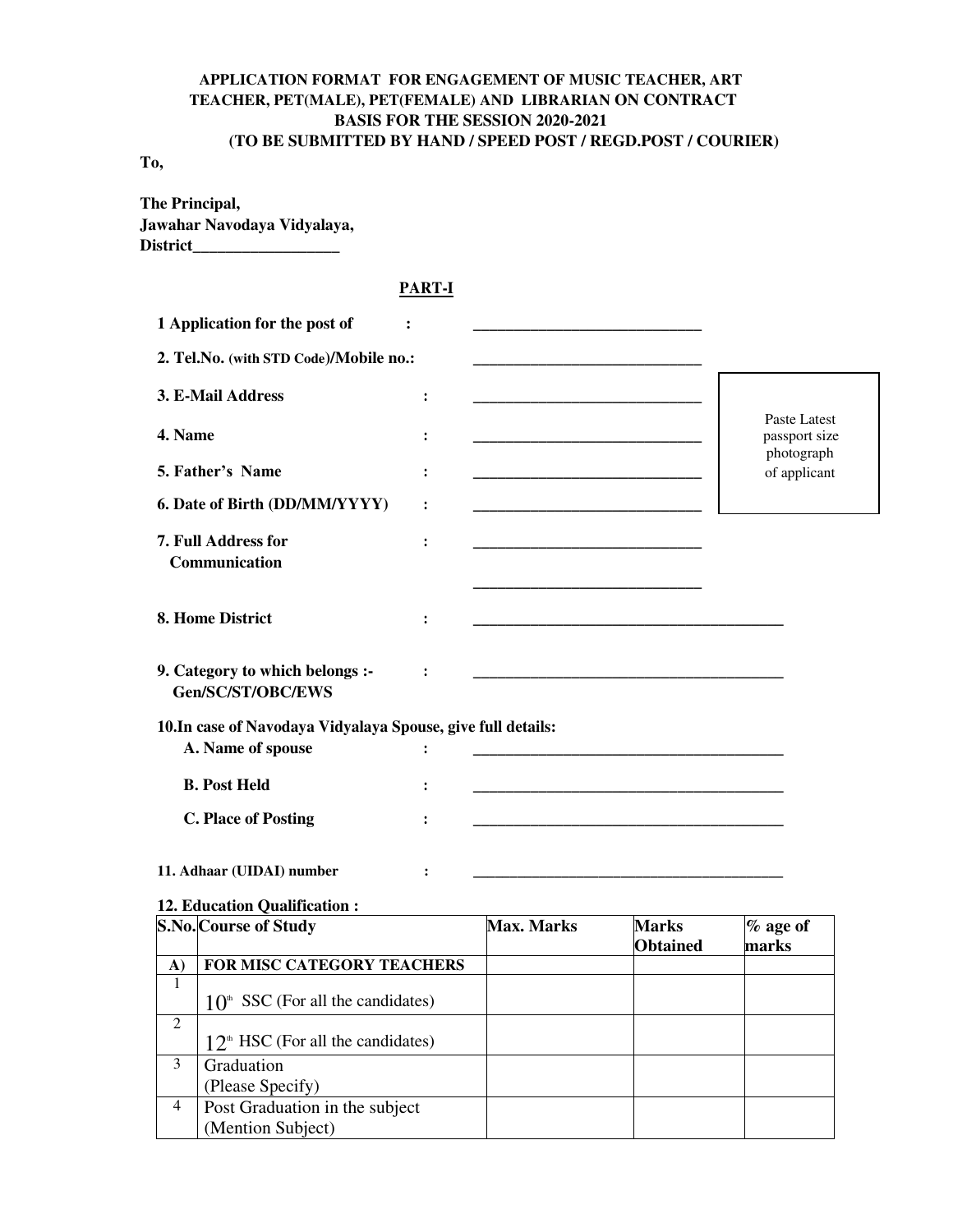| <b>B.Ed.</b> (Theory & Practical)<br>B.P.ED./D.P.ED./Lib. Science           |  |  |
|-----------------------------------------------------------------------------|--|--|
| <b>CTET</b> conducted by CBSE (Mention if<br>qualified only (Only for TGTs) |  |  |
| M.Phil/Ph.d. (For all)                                                      |  |  |

(If grading is allotted the same may be converted into marks as per university guidelines. Kindly enclose proof in respect of conversion of grades into marks) Specify Graduation/Post Graduation etc. with subjects, if requiring in the additional rows.

(B) Co-Scholastic achievement: (In a Govt. Semi.Govt., Aided Schools only)

| 1.  | Representing National/SGFI in Sports and Games     | Attach copy of certificate |
|-----|----------------------------------------------------|----------------------------|
| 2.  | Representing State/University/Region in Sports and | Attach copy of certificate |
|     | Games                                              |                            |
| 3.  | Representing Distt. in Sports and Games            | Attach copy of certificate |
| 4.  | NCC ' C' / ' B' / 'A' Certificate                  | Attach copy of certificate |
| 5.  | <b>NSS</b>                                         | Attach copy of certificate |
| 6.  | Scout & Guide President award/Governor's           | Attach copy of certificate |
|     | Award.                                             |                            |
| 7.  | Certificate of performance awarded by Govt.        | Attach copy of certificate |
|     | Institution in Art/Music/Literature at "National   |                            |
|     | level"                                             |                            |
| 8.  | Certificate of performance awarded by Govt.        | Attach copy of certificate |
|     | institution in Art/Music/Literature at State Level |                            |
| 9.  | Teaching experience in day school/Residential      | Attach copy of certificate |
| 10. | Copy of Adhaar Card                                | Attach copy of certificate |

|              | S.No. Course of Study                           | <b>Max. Marks</b> | <b>Marks</b>    |       | $%$ age of $%$ age of marks |
|--------------|-------------------------------------------------|-------------------|-----------------|-------|-----------------------------|
|              |                                                 |                   | <b>Obtained</b> | marks |                             |
| $\mathbf{A}$ | FOR PET (MALE/FEMALE)                           |                   |                 |       |                             |
| $\mathbf{1}$ | Bachelor degree in Physical Education           |                   |                 |       |                             |
|              | from a recognized institution (B.PEd.)          |                   |                 |       |                             |
|              | <b>OR</b>                                       |                   |                 |       |                             |
|              | D. P.Ed. from recognized university             |                   |                 |       |                             |
|              | institution provided that the admission         |                   |                 |       |                             |
|              | qualification for the diploma is at least a     |                   |                 |       |                             |
|              | university's degree.                            |                   |                 |       |                             |
| $\bf{B}$     | <b>FOR ART TEACHER</b>                          |                   |                 |       |                             |
| $\mathbf{1}$ | Four years recognized Diplomin any              |                   |                 |       |                             |
|              | discipline of Fine Arts as Drawing /            |                   |                 |       |                             |
|              | Painting / Sculpture / Graphic/ Arts/Crafts     |                   |                 |       |                             |
|              | after passing Sr. Sec. Examination (Class       |                   |                 |       |                             |
|              | XII or equivalent)                              |                   |                 |       |                             |
|              | <b>OR</b>                                       |                   |                 |       |                             |
|              |                                                 |                   |                 |       |                             |
|              | Five years Recognized Diploma in any discipline |                   |                 |       |                             |
|              | of Fine Arts as Drawing/Painting / Sculpture/   |                   |                 |       |                             |
|              | Graphic Arts /Crafts after passing Sec.         |                   |                 |       |                             |
|              | Examination (Class X or equivalent).            |                   |                 |       |                             |
|              | 0R                                              |                   |                 |       |                             |
|              | Degree in Fine Arts/Crafts from a recognized    |                   |                 |       |                             |
|              | University.                                     |                   |                 |       |                             |
|              | <b>OR</b>                                       |                   |                 |       |                             |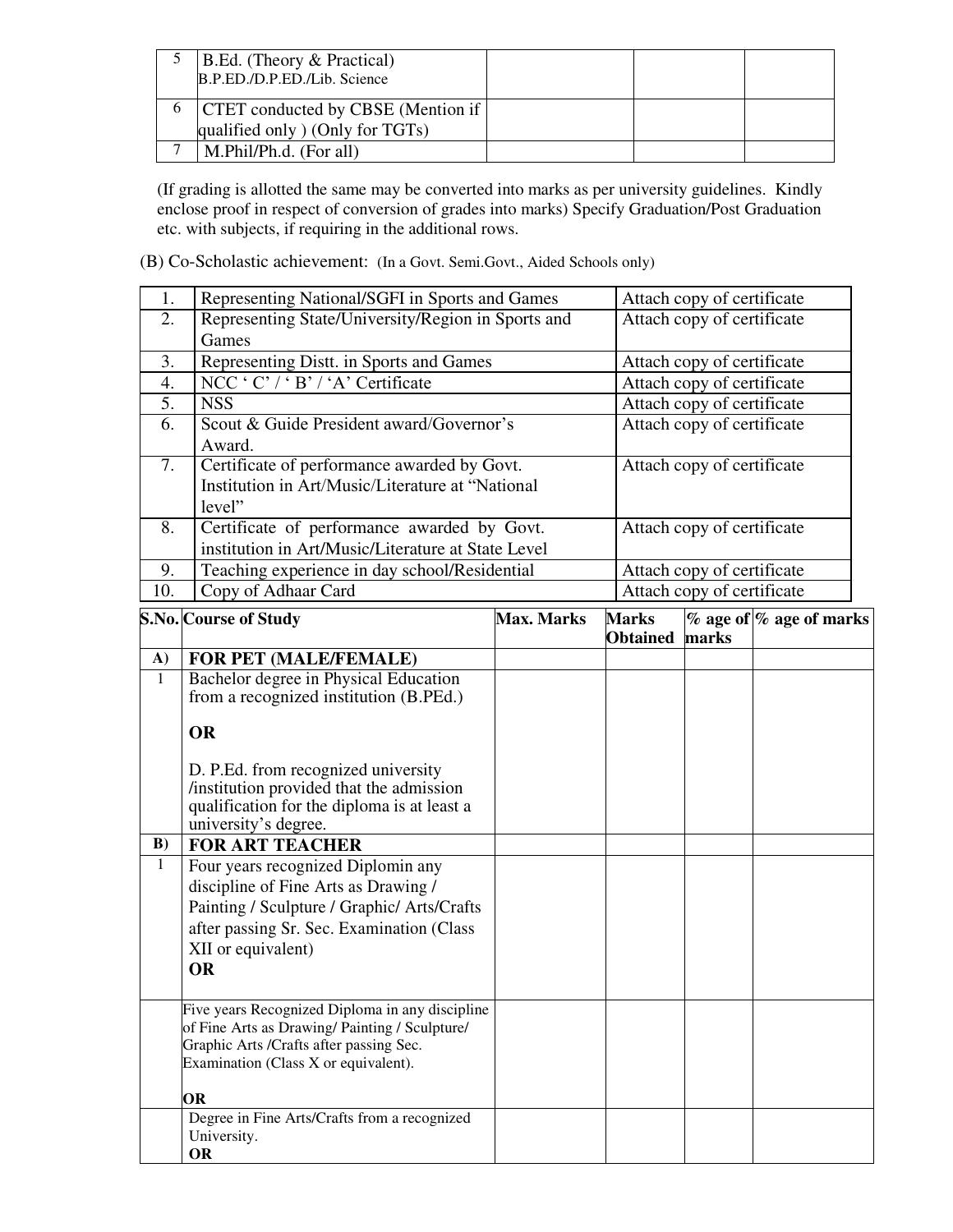|                | B.Ed. Degree in Fine Arts from Regional<br>College of Education.                                                                                                                                                                                                                                                                                   |  |  |
|----------------|----------------------------------------------------------------------------------------------------------------------------------------------------------------------------------------------------------------------------------------------------------------------------------------------------------------------------------------------------|--|--|
|                |                                                                                                                                                                                                                                                                                                                                                    |  |  |
| $\mathbf{C}$   | <b>FOR MUSIC TEACHER</b>                                                                                                                                                                                                                                                                                                                           |  |  |
| $\mathbf{1}$   | Five years study in Music Institution<br>recognized by the concerned State Govt. As<br>equivalent to Graduate /Post Graduate Degree.<br><b>OR</b>                                                                                                                                                                                                  |  |  |
|                | A Bachelor's Degree with Music from a<br>recognized university.<br><b>OR</b>                                                                                                                                                                                                                                                                       |  |  |
|                | Higher Secondary/Sr.Secondary with Any one of<br>the following:<br>Sangeet-Visharad examination of<br>Gandharva Mahavidyalaya Mandal,<br>Bombay or Bhatkhande Sangeet<br>Vidyalaypeeth, Lucknow or Indira Kala Sangeet<br>Vishwa Vidyalaya, Khairagarh (MP) or Sangeet<br>Prabhakar examination of the Prayag Sangeet<br>Samiti, Allahabad.<br>OR. |  |  |
|                | Following Degree/Diploma awarded by Pracheen<br>Kala Kendra, Chandigarh:<br>(d) Sangeet Bhushan with Graduation in any<br>discipline.<br>(e) Sangeet Nritya Bhushan With graduation in<br>any discipline.<br>Sangeet Visharad or Sangeet Nritya Visharad With<br>Sr.Secondary Intermediate/Part-I examination of 3<br>years Degree Course.         |  |  |
| D)             | <b>FOR LIBRARIAN</b>                                                                                                                                                                                                                                                                                                                               |  |  |
| $\mathbf{1}$   | University degree in Library Science from<br>3.<br>recognized institution.<br><b>OR</b><br>Graduate with one year Diploma in Library<br>Science from a recognized institution.                                                                                                                                                                     |  |  |
| $\mathfrak{2}$ | Working knowledge of English and Hindi or other<br>Regional Language                                                                                                                                                                                                                                                                               |  |  |
| 3              | <b>DESIRABLE:</b><br>Knowledge of Computer Application.                                                                                                                                                                                                                                                                                            |  |  |

## **13.** Experience in Govt. Residential/Day Schools, Semi Govt. Aided School.

| S.No. | Name of the Institution |      | Duration |       | <b>Total Period</b> |  |
|-------|-------------------------|------|----------|-------|---------------------|--|
|       |                         | From | To       | Years | Months              |  |
|       |                         |      |          |       |                     |  |
|       |                         |      |          |       |                     |  |
|       |                         |      |          |       |                     |  |
|       |                         |      |          |       |                     |  |
|       |                         |      |          |       |                     |  |

Total Experience :  $\qquad \qquad : \qquad \qquad \qquad \text{Years.}$ (to be rounded off in completed years and months should be ignored)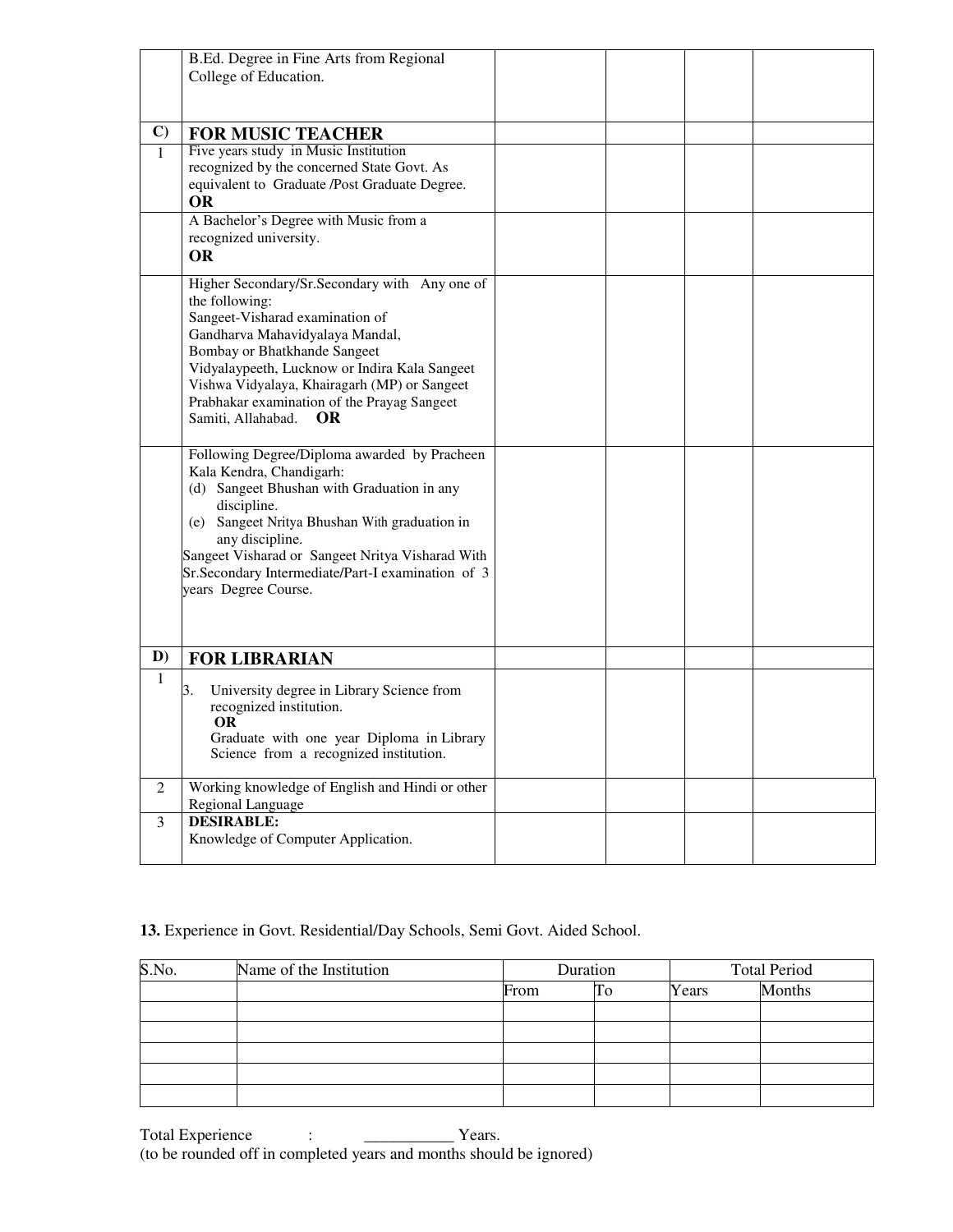**I solemnly undertake that in the event of my engagement on contract basis in the Samiti, my services are liable to be terminated without notice if any of the foregoing information furnished by me in my application form is found to be wrong or suppressed. I also undertake that I have applied only once for one post under this drive. I further understand that this engagement is purely on contract and does not confer the right for regularization.** 

**Date:**

#### **SIGNATURE OF CANDIDATE**

### **PART – II CERTIFICATE (For office use)**

Certified that I have scrutinized personally the information in Part – I above with the copies of testimonials and found it to be in order. The candidate is **ELIGIBLE / NOT ELIGIBLE** for the post.

> **SIGNATURE OF THE OFFICE SUPDT / HEAD OF VERIFICATION COMMITTEE Name & Designation Date:**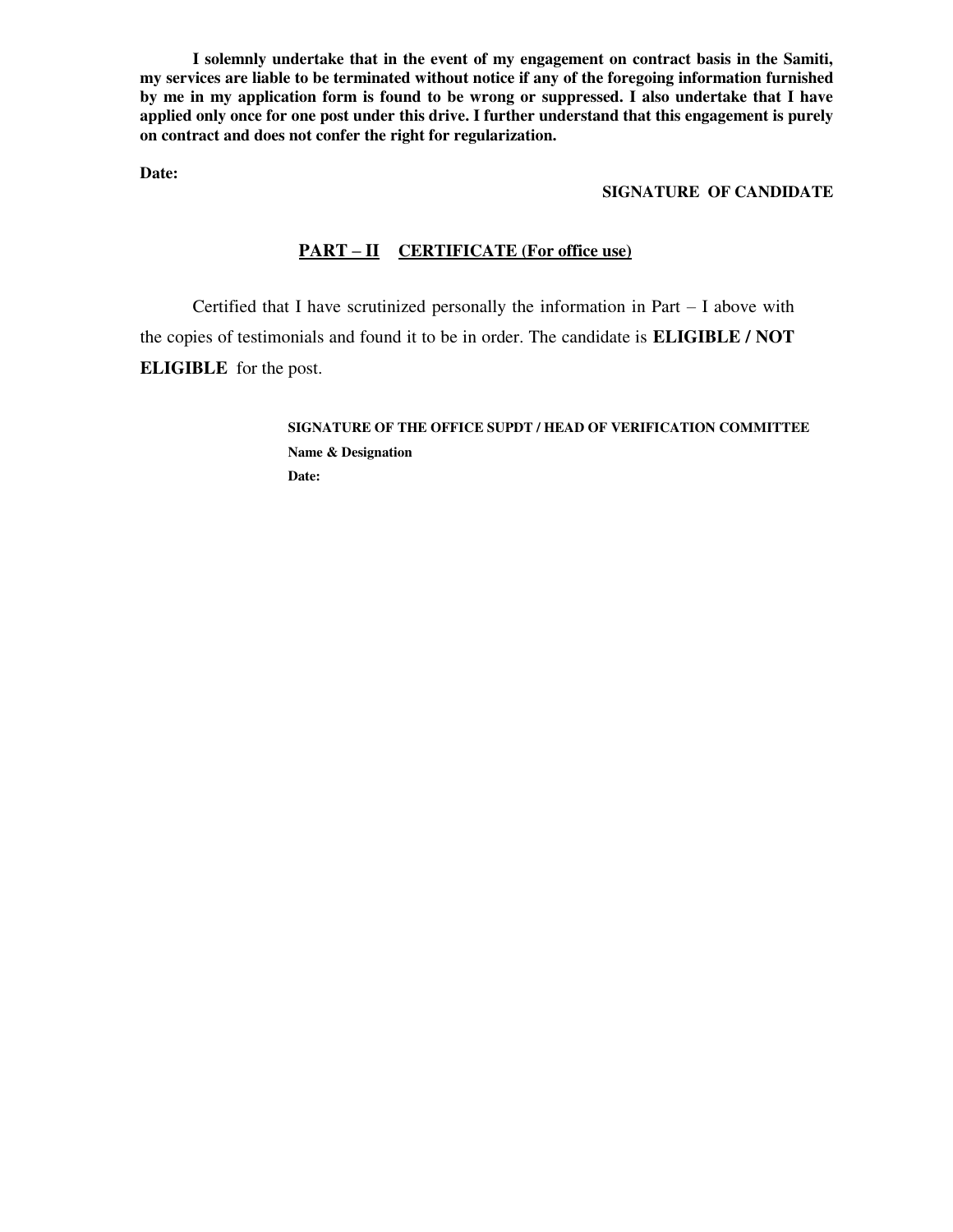## **APPLICATION FORMAT FOR ENGAGEMENT OF STAFF NURSE (FEMALE) ON CONTRACT BASIS FOR THE SESSION 2020-2021 ( TO BE SUBMITTED BY HAND / SPEED POST / REGD.POST / COURIER )**

**To,** 

|                | The Principal,<br>Jawahar Navodaya Vidyalaya,<br>District __________________      |                |                   |                                                                |                               |
|----------------|-----------------------------------------------------------------------------------|----------------|-------------------|----------------------------------------------------------------|-------------------------------|
|                |                                                                                   | <b>PART-I</b>  |                   |                                                                |                               |
|                | 1 Application for the post of                                                     | $\ddot{\cdot}$ |                   |                                                                |                               |
|                | 2. Tel.No. (with STD Code)/Mobile no.:                                            |                |                   |                                                                |                               |
|                | 3. E-Mail Address                                                                 | :              |                   |                                                                |                               |
| 4. Name        |                                                                                   | $\ddot{\cdot}$ |                   |                                                                | Paste Latest<br>passport size |
|                | 5. Father's Name                                                                  | $\ddot{\cdot}$ |                   |                                                                | photograph<br>of applicant    |
|                | 6. Date of Birth (DD/MM/YYYY)                                                     | $\ddot{\cdot}$ |                   |                                                                |                               |
|                | 7. Full Address for<br>Communication                                              | $\ddot{\cdot}$ |                   |                                                                |                               |
|                | 8. Home District                                                                  | :              |                   | <u> 1989 - Johann Barn, amerikansk politiker (d. 1989)</u>     |                               |
|                | 9. Category to which belongs :-<br>Gen/SC/ST/OBC/EWS                              | $\ddot{\cdot}$ |                   |                                                                |                               |
|                | 10. In case of Navodaya Vidyalaya Spouse, give full details:<br>A. Name of spouse | $\ddot{\cdot}$ |                   | <u> 1989 - Johann Barbara, margaret eta idazlea (h. 1989).</u> |                               |
|                | <b>B. Post Held</b>                                                               | $\ddot{\cdot}$ |                   |                                                                |                               |
|                | <b>C. Place of Posting</b>                                                        |                |                   |                                                                |                               |
|                | 11. Adhaar (UIDAI) number                                                         | :              |                   |                                                                |                               |
|                | 12. Education Qualification:<br>S.No. Course of Study                             |                | <b>Max. Marks</b> | <b>Marks</b><br><b>Obtained</b>                                | % age of<br>marks             |
| A)             | <b>FOR STAFF NURSE</b>                                                            |                |                   |                                                                |                               |
| $\mathbf{1}$   | <b>ESSENTIAL:</b>                                                                 |                |                   |                                                                |                               |
|                | c) Passed Sr. Secondary                                                           |                |                   |                                                                |                               |
|                | Examination (Class XII) or                                                        |                |                   |                                                                |                               |
|                | equivalent, and                                                                   |                |                   |                                                                |                               |
|                | d) Grade 'A' (Three Years)                                                        |                |                   |                                                                |                               |
|                | Diploma/Certificate in Nursing                                                    |                |                   |                                                                |                               |
|                | from a recognized Institution.<br><b>OR</b>                                       |                |                   |                                                                |                               |
|                | B.Sc (Nursing) from a recognized                                                  |                |                   |                                                                |                               |
|                | University/Institution.                                                           |                |                   |                                                                |                               |
| $\overline{2}$ | Registration with Indian/State                                                    |                |                   |                                                                |                               |
|                | Nursing Council.                                                                  |                |                   |                                                                |                               |